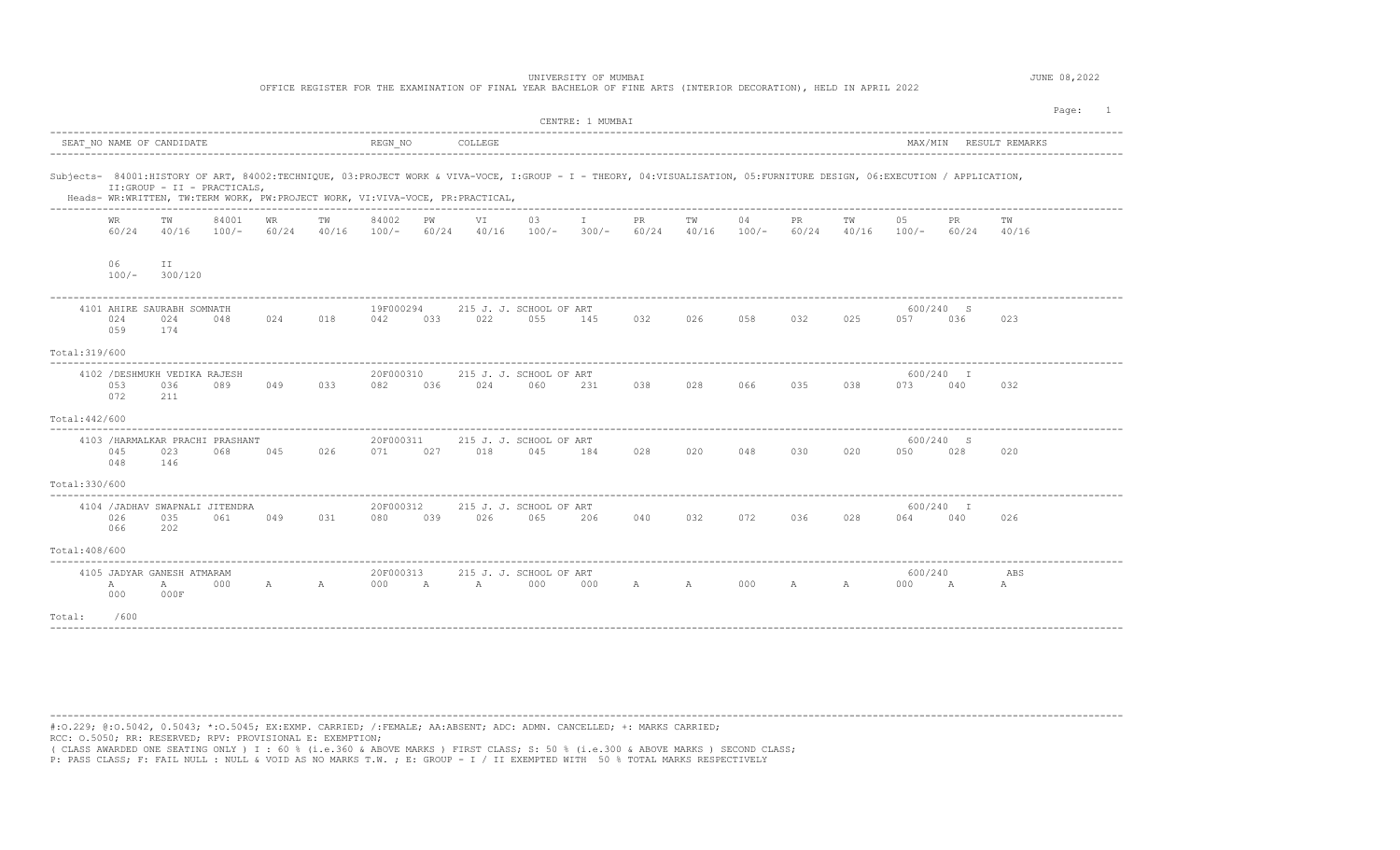|                | UNIVERSITY OF MUMBAI<br>OFFICE REGISTER FOR THE EXAMINATION OF FINAL YEAR BACHELOR OF FINE ARTS (INTERIOR DECORATION), HELD IN APRIL 2022 |                                                                                                              |       |             |             |                  |     |                 |                                                                                                                                                                        |                  |         |             |         |             |                               | JUNE 08,2022         |                  |                        |         |  |
|----------------|-------------------------------------------------------------------------------------------------------------------------------------------|--------------------------------------------------------------------------------------------------------------|-------|-------------|-------------|------------------|-----|-----------------|------------------------------------------------------------------------------------------------------------------------------------------------------------------------|------------------|---------|-------------|---------|-------------|-------------------------------|----------------------|------------------|------------------------|---------|--|
|                |                                                                                                                                           |                                                                                                              |       |             |             |                  |     |                 |                                                                                                                                                                        | CENTRE: 1 MUMBAI |         |             |         |             |                               |                      |                  |                        | Page: 2 |  |
|                |                                                                                                                                           | SEAT NO NAME OF CANDIDATE                                                                                    |       |             |             | REGN NO          |     | COLLEGE         |                                                                                                                                                                        |                  |         |             |         |             |                               |                      |                  | MAX/MIN RESULT REMARKS |         |  |
|                |                                                                                                                                           | II:GROUP - II - PRACTICALS,<br>Heads- WR:WRITTEN, TW:TERM WORK, PW:PROJECT WORK, VI:VIVA-VOCE, PR:PRACTICAL, |       |             |             |                  |     |                 | Subjects- 84001:HISTORY OF ART, 84002:TECHNIQUE, 03:PROJECT WORK & VIVA-VOCE, I:GROUP - I - THEORY, 04:VISUALISATION, 05:FURNITURE DESIGN, 06:EXECUTION / APPLICATION, |                  |         |             |         |             |                               |                      |                  |                        |         |  |
|                | WR<br>60/24                                                                                                                               | TW<br>$40/16$ $100/-$                                                                                        | 84001 | WR<br>60/24 | ТW<br>40/16 | 84002<br>$100/-$ | PW  | VI              | 03<br>$60/24$ $40/16$ $100/ 300/ 60/24$ $40/16$ $100/-$                                                                                                                | $\mathbf{I}$     | PR      | TW          | 04      | PR.         | ТW<br>$60/24$ $40/16$ $100/-$ | 05                   | PR<br>60/24      | TW<br>40/16            |         |  |
|                | 06<br>$100/-$                                                                                                                             | ΙI<br>300/120                                                                                                |       |             |             |                  |     |                 |                                                                                                                                                                        |                  |         |             |         |             |                               |                      |                  |                        |         |  |
|                | 024<br>077                                                                                                                                | 4106 JOSHI SAHIL MANOJ<br>031<br>219                                                                         | 055   | 026         | 018         | 19F000297<br>044 | 036 | 024             | 215 J. J. SCHOOL OF ART<br>060                                                                                                                                         | 159              | 042     | 030 072 040 |         |             | 030                           | 070                  | 600/240 I<br>044 | 033                    |         |  |
| Total: 378/600 |                                                                                                                                           |                                                                                                              |       |             |             |                  |     |                 |                                                                                                                                                                        |                  |         |             |         |             |                               |                      |                  |                        |         |  |
|                | 030<br>063                                                                                                                                | 4107 / MUJUMLE MUKTA VISHWASRAO<br>024<br>185                                                                | 054   | 039         | 018         | 19F000299        |     | 057 031 021 052 | 215 J. J. SCHOOL OF ART                                                                                                                                                | 163              | 034     | 028         | 062     | 034         | 026                           | 060                  | 600/240 S<br>038 | 025                    |         |  |
| Total: 348/600 |                                                                                                                                           |                                                                                                              |       |             |             |                  |     |                 |                                                                                                                                                                        |                  |         |             |         |             |                               |                      |                  |                        |         |  |
|                | 057<br>080                                                                                                                                | 4108 / PARELKAR ARCHANA SANJAY<br>034<br>226                                                                 | 091   | 048         | 032         | 20F000314<br>080 | 042 | 028             | 215 J. J. SCHOOL OF ART<br>070                                                                                                                                         | 241              | 042     | 032         | 074 042 |             | 030                           | 072                  | 600/240 I<br>045 | 035                    |         |  |
| Total: 467/600 |                                                                                                                                           |                                                                                                              |       |             |             |                  |     |                 |                                                                                                                                                                        |                  |         |             |         |             |                               |                      |                  |                        |         |  |
|                | 051<br>074                                                                                                                                | 4109 / SANADI VEDIKA ASHOK<br>036<br>210                                                                     | 087   | 050         | 030         | 20F000315<br>080 | 042 | 028             | 215 J. J. SCHOOL OF ART<br>070                                                                                                                                         | 237              | 040     | 030         | 070 070 | 036         | 030                           | 600/240 I<br>066 042 |                  | 032                    |         |  |
| Total: 447/600 |                                                                                                                                           |                                                                                                              |       |             |             |                  |     |                 |                                                                                                                                                                        |                  |         |             |         |             |                               |                      |                  |                        |         |  |
|                | 028<br>070                                                                                                                                | 4110 / SAWANT URVI VIVEK<br>030<br>193                                                                       | 058   | 037         | 022         | 20F000317<br>059 | 037 |                 | 215 J. J. SCHOOL OF ART<br>025 062                                                                                                                                     | 179              | 036 027 |             |         | 063 034 026 |                               | 060                  | 600/240 I<br>040 | 030                    |         |  |
| Total: 372/600 |                                                                                                                                           |                                                                                                              |       |             |             |                  |     |                 |                                                                                                                                                                        |                  |         |             |         |             |                               |                      |                  |                        |         |  |
|                |                                                                                                                                           |                                                                                                              |       |             |             |                  |     |                 |                                                                                                                                                                        |                  |         |             |         |             |                               |                      |                  |                        |         |  |

----------------------------------------------------------------------------------------------------------------------------------------------------------------------------------------

#:O.229; @:O.5042, 0.5043; \*:O.5045; EX:EXMP. CARRIED; /:FEMALE; AA:ABSENT; ADC: ADMN. CANCELLED; +: MARKS CARRIED; RCC: O.5050; RR: RESERVED; RPV: PROVISIONAL E: EXEMPTION;

( CLASS AWARDED ONE SEATING ONLY ) I : 60 % (i.e.360 & ABOVE MARKS ) FIRST CLASS; S: 50 % (i.e.300 & ABOVE MARKS ) SECOND CLASS;<br>P: PASS CLASS; F: FAIL NULL : NULL & VOID AS NO MARKS T.W. ; E: GROUP - I / II EXEMPTED WITH